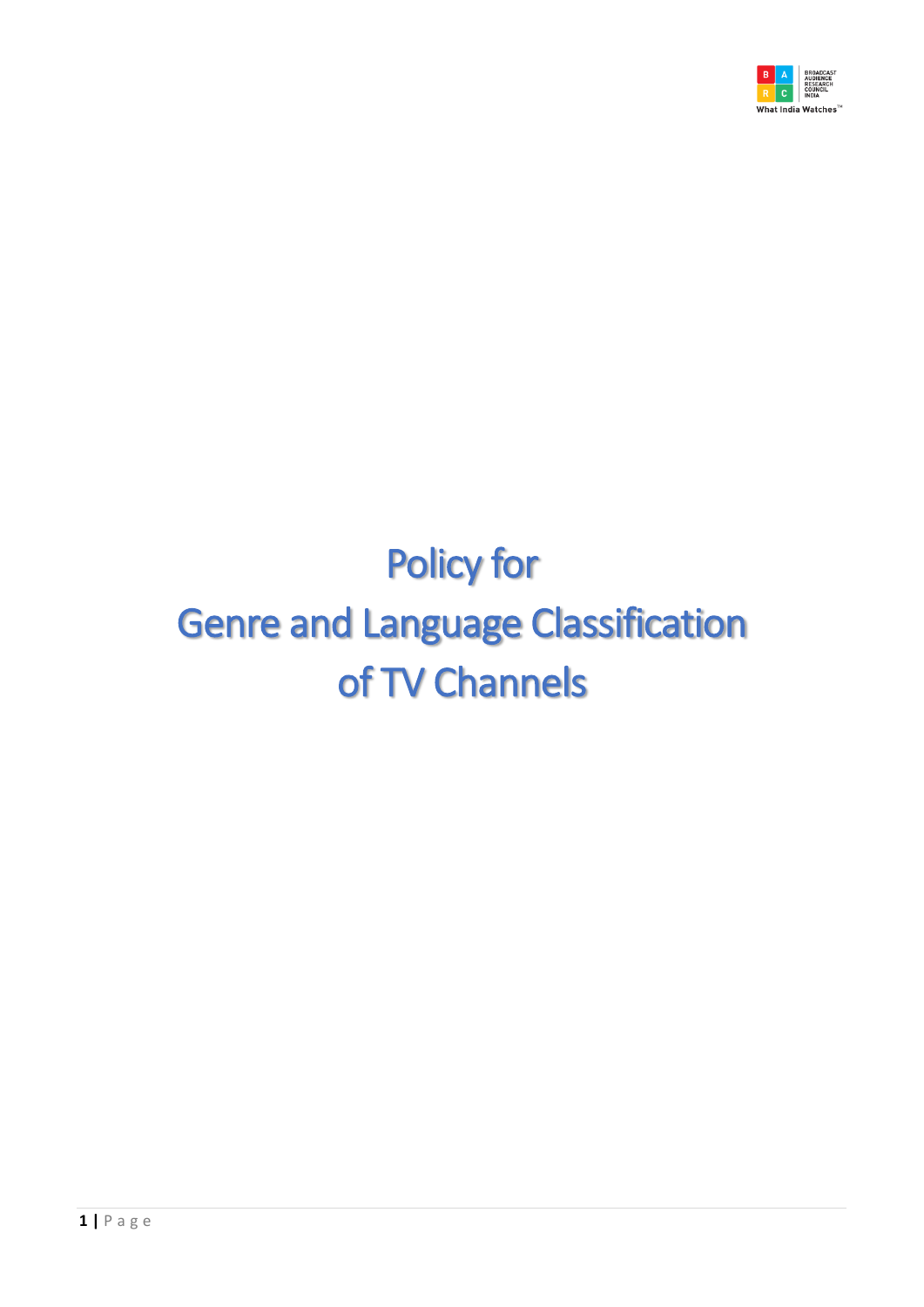

# 1. Objective:

The policy is developed to provide standard and transparent rules to define the Genre and Language of all TV Channels monitored by BARC India.

The document outlines the policy and the complete process of the classification exercise performed at BARC India.

# 2. Guidelines:

- a) Genre and Language classification of all TV channels will be reviewed every quarter based on the past 13 weeks of data.
- b) **(i) Genre-Language of a new channel** (i.e., a channel that joins in the middle of a quarter) would be calculated basis 4-weeks of playout data during the channel's onboarding\* process. **(ii) Onboarding New Channels and Data Release in YUMI:** To facilitate this process, the policy for onboarding new channels will be changed to a period of minimum 4 weeks to 8 weeks for the entire ecosystem.

\*Onboarding is defined as the period from a channel's WM goes "live" to its data being released in YUMI).

## 3. Genre Classification Policy:

**Genre Classification** of TV Channels will be done basis the MIB license category and the Programming genre aired during the entire day (0600-2600 hours considered) in the past 13 weeks.

#### Steps:

- 1. Program Report from YUMI is run for all the channels to get the total duration of Programme Genres for the content aired in the given time band.
- 2. Based on the duration, the contribution of each program genre of the total airtime is calculated.
- 3. Separately, the total duration of GEC content in the GEC Prime Time (1800-2300 hours) and Feature Film and Short Film/Telefilms/ Documentaries aired during the entire day, is computed.
- 4. Thereafter, the Program Genres are categorized into various broad Genres to compute the total contribution of the broad Genres to the channel's airtime.
	- a. Film Based Magazines and Events/Concerts/Awards will be first excluded. The rest of the Programme Genres will be clubbed as per the grid below into their respective Broad Genres:

| Program Genre as per Playout   | <b>Broad Genre</b> | Program Genre as<br>per Playout | <b>Broad</b><br>Genre | Program Genre as per Playout      | <b>Broad</b><br>Genre |
|--------------------------------|--------------------|---------------------------------|-----------------------|-----------------------------------|-----------------------|
| <b>COUNTDOWNS</b>              | Music              | SCIENCE/EDUCATION               | Infotainment          | <b>TENNIS</b>                     | Sports                |
| <b>FILM SONGS</b>              | Music              | SOCIAL PROGRAM                  | Infotainment          | VOLLEYBALL                        | Sports                |
| MUSIC SHOWS/SONGS              | Music              | NATURE/WILD<br>LIFE/ENVIRONMENT | Infotainment          | WRESTLING                         | Sports                |
| <b>FEATURE FILMS</b>           | <b>Movies</b>      | <b>BASEBALL</b>                 | Sports                | CHANNEL<br>PRESENTATION/PROMOTION | <b>GEC</b>            |
| FILM TRAILORS/ALBUM PROMOS     | <b>Movies</b>      | BILLIARDS/SNOOKERS              | Sports                | DIFFERENT MAGAZINES               | <b>GEC</b>            |
| TELEFILM/SHORTFILM/DOCUMENTARY | <b>Movies</b>      | <b>ATHLETICS</b>                | Sports                | PLAYS/BALLETS                     | <b>GEC</b>            |
| <b>BEAUTY/FASHION</b>          | Lifestyle          | <b>BADMINTON</b>                | Sports                | DANCE SHOWS                       | <b>GEC</b>            |
| <b>COOKERY</b>                 | Lifestyle          | BASKETBALL                      | Sports                | <b>ACTION/THRILLER</b>            | <b>GEC</b>            |
| <b>HEALTH/FITNESS</b>          | Lifestyle          | <b>BOXING</b>                   | Sports                | <b>COMEDIES</b>                   | <b>GEC</b>            |
| <b>TRAVEL PLACES</b>           | Lifestyle          | CAR / BIKE RACING               | Sports                | DRAMA/SOAP                        | <b>GEC</b>            |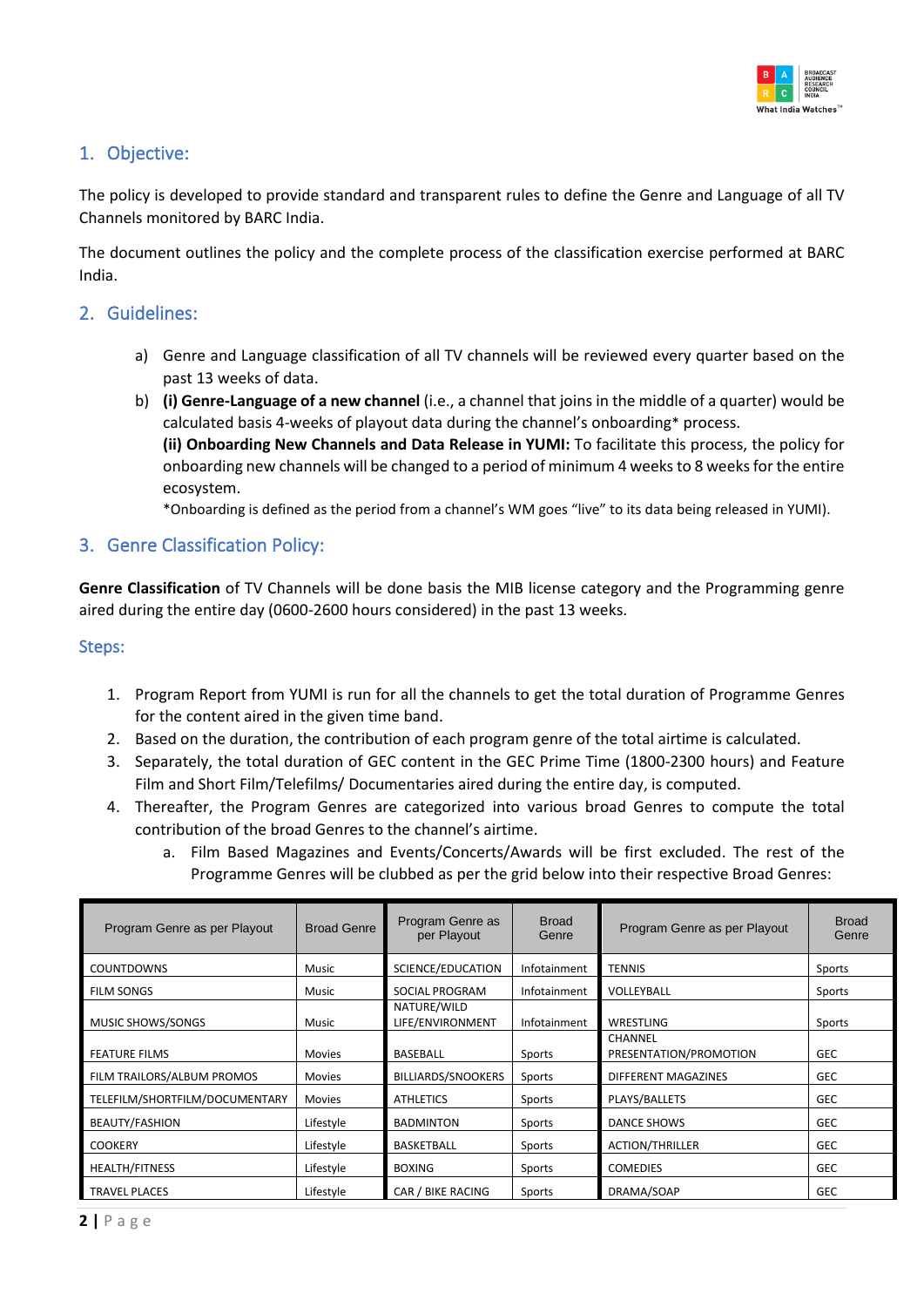

|                                | Lifestyle and   |                          |        |                                |              |
|--------------------------------|-----------------|--------------------------|--------|--------------------------------|--------------|
| <b>WOMENS PROGRAM</b>          | <b>News</b>     | <b>CRICKET</b>           | Sports | <b>HORROR SERIAL</b>           | <b>GEC</b>   |
|                                | <b>Business</b> |                          |        |                                |              |
| <b>BUSINESS PROGRAM</b>        | <b>News</b>     | GOLF                     | Sports | MYTHOLOGICAL/COSTUME DRAMAS    | <b>GEC</b>   |
| <b>NEWS BULLETIN</b>           | <b>News</b>     | <b>HOCKEY</b>            | Sports | <b>GAME SHOW/QUIZ</b>          | <b>GEC</b>   |
|                                |                 | <b>HORSE</b>             |        |                                |              |
| <b>NEWS HEADLINES</b>          | <b>News</b>     | RACING/EQUESTRIAN        | Sports | <b>REALITY SHOW</b>            | <b>GEC</b>   |
|                                |                 | JUDO / KARATE            |        |                                |              |
| <b>NEWS MAGAZINES</b>          | <b>News</b>     | /MARTIAL ARTS            | Sports | <b>TALENT SEARCH/FEATS</b>     | <b>GEC</b>   |
| <b>SPECIAL TELECAST</b>        | <b>News</b>     | <b>KABADDI</b>           | Sports | CARTOONS/ANIMATION             | Kids         |
|                                |                 | <b>MIXED MARTIAL</b>     |        |                                |              |
| YOUTH/CAREER                   | <b>News</b>     | <b>ARTS</b>              | Sports | <b>CHILDRENS PROGRAM</b>       | <b>Kids</b>  |
|                                |                 | <b>MULTI SPORTS</b>      |        |                                |              |
| TALK SHOWS/CHAT SHOW           | <b>News</b>     | <b>EVENTS (OLYMPICS)</b> | Sports | RELIGIOUS/DEVOTIONAL/ASTROLOGY | Devotional   |
| INTERVIEWS/PORTRAITS/DISCUSSIO | <b>News</b>     | <b>OTHER SPORTS</b>      | Sports | <b>TELE SHOPPING</b>           | Teleshopping |
|                                | News and        |                          |        |                                |              |
| REVIEWS/REPORTS                | Infotainment    | RUGBY/FOOTBALL           | Sports | n.a                            | Others       |
| AGRICULTURE/RURAL DEVELOPMENT  | Infotainment    | SOCCER                   | Sports | <b>FEED MISSING</b>            | Others       |
|                                |                 |                          |        |                                |              |
| <b>ARTS AND CULTURE</b>        | Infotainment    | <b>SPORTS MAGAZINE</b>   | Sports |                                |              |
| <b>HISTORY</b>                 | Infotainment    | <b>TABLE TENNIS</b>      | Sports |                                |              |

- b. Film Based Magazines If the channel airs on average 30 mins per day (45.5 hours in the quarter) of GEC content in the GEC Prime Time (1800-2300) then the duration of "Film Based Magazines" will be counted in **GEC** else it will be counted in **Movies**.
- c. Event/Concerts/Awards If the channel has a maximum contribution from News, then it will be counted in News, else in GEC.

## Criteria for Classification:

- 1. Channels categorized as News as per **MIB** and aired **50% or more (>=50%)** News Content of the entire programming time in a quarter, would get classified as a **News Channel** and Rest will be tagged as **Non-News.**
	- a) News channels with a minimum of 25% of Business content will be classified as **Business News.**
- 2. **Non-News Channels** are further classified into respective genres as per the below criteria:
	- a) If a channel has aired any specific content for **50% or more (>=50%)** of its airtime, it will be classified as that Genre (for example GEC, Music, etc).
		- i. *Additional condition for Movies: Channels that air More than 50% of the movies (all movie-related content) need to also air at least 273 hours\* of Feature Films/Short Films/Telefilms/Documentaries. If NOT, then the channel will be classified as "Others".*
	- b) Channels that have **not aired any specific genre for at least 50%** of their airtime but have aired at least **45.5 hours\*\*** of GEC content in the quarter (Drama, Reality Show, etc.) during GEC Prime Time (1800 hrs -2300 hrs), will be classified as "**GEC".**
- c) Rest of the channels will be classified as **Others.**

(*\* 273 hours effectively means 3 hours/day || \*\* 45.5 hours effectively means 30 mins /day)*